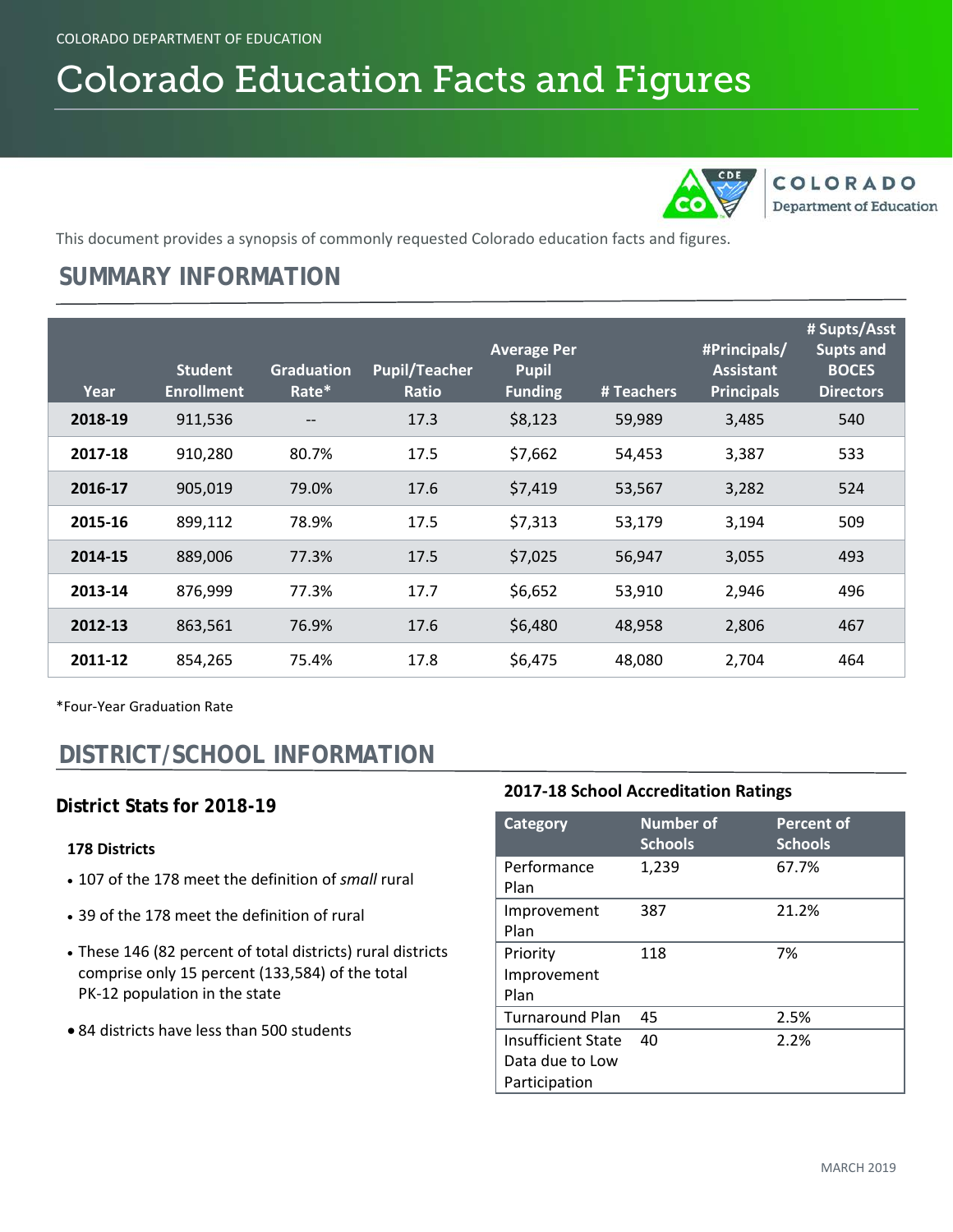

## **SCHOOL INFORMATION**

#### **Colorado Schools**

1,900 schools:

- 1,106 elementary schools
- 285 middle schools
- 509 high schools

Enrollment has grown every year since 1988, when the total enrollment was 560,081.

#### **Charter, Innovation and Online Schools**

- 255 charter schools serving approximately 124,562 students (PK-12)
- 45 districts authorize charter schools in Colorado (including Charter School Institute)
- 99 innovation schools serving approximately 46,532 students (PK-12)
- 16 innovation districts serving approximately 365,272 students
- 38 online schools serving 21,246 students (PK-12)

# **STUDENT INFORMATION**

| Year    | <b>Total</b><br><b>Enrollment</b><br>$***$ | Elementary<br>School* | <b>Middle</b><br>School* | High<br>School* | Gifted &<br><b>Talented</b> | <b>Special</b><br><b>Education</b> | Online | <b>English</b><br>Language<br>Learners | Immigrant | <b>Migrant</b> | Title 1 |
|---------|--------------------------------------------|-----------------------|--------------------------|-----------------|-----------------------------|------------------------------------|--------|----------------------------------------|-----------|----------------|---------|
| 2018-19 | 911,536                                    | 430,299               | 207,430                  | 273,519         | 66,677                      | 102,081                            | 21,246 | 125,477                                | 11,947    | 2,731          | 226,059 |
| 2017-18 | 910,280                                    | 434,801               | 205,074                  | 270,405         | 67,082                      | 98,984                             | 19,876 | 128,274                                | 11,657    | 2,616          | 227,089 |
| 2016-17 | 905,019                                    | 436,681               | 202,838                  | 265,500         | 65,814                      | 95,362                             | 19,581 | 129,237                                | 8,881     | 3,168          | 219,255 |
| 2015-16 | 899,112                                    | 437,660               | 200,543                  | 260,909         | 68,716                      | 92,687                             | 18,664 | 128,041                                | 9,474     | 2,816          | 214,482 |
| 2014-15 | 889.006                                    | 436,571               | 197.766                  | 254.497         | 68,163                      | 89.602                             | 17.060 | 126,840                                | 8,410     | 2,391          | 209,413 |
| 2013-14 | 876,999                                    | 433,830               | 193,789                  | 249,380         | 66,661                      | 88,190                             | 16,215 | 126,750                                | 9,397     | 2,193          | 203,270 |

### **Student Information by School/Instructional Program**

\* Elementary (PK-5), Middle (6-8), High (9-12) \*\*Numbers include BOCES, detention centers and alternative schools.

#### **Student Enrollment and Four Year On-time Graduation Rate by Racial/Ethnicity**

| <b>Total</b><br>Year |                 |              | American Indian |              | Asian           |              | <b>Black</b>    |                          | <b>Hispanic</b> |              | White           |                     | Hawaiian/<br><b>Pacific</b><br><b>Islander</b> |              | Two or<br><b>More Races</b> |              |
|----------------------|-----------------|--------------|-----------------|--------------|-----------------|--------------|-----------------|--------------------------|-----------------|--------------|-----------------|---------------------|------------------------------------------------|--------------|-----------------------------|--------------|
|                      | Enroll-<br>ment | Grad<br>Rate | Enroll-<br>ment | Grad<br>Rate | Enroll-<br>ment | Grad<br>Rate | Enroll-<br>ment | Grad<br>Rate             | Enroll-<br>ment | Grad<br>Rate | Enroll-<br>ment | Grad<br>Rate        | Enroll-<br>ment                                | Grad<br>Rate | Enroll-<br>ment             | Grad<br>Rate |
| 2018-19              | 911,536         | $- -$        | 6,503           | $- -$        | 29.054          |              | 41.135          | $\hspace{0.05cm} \ldots$ | 305.948         | $-$          | 486.634         | $\hspace{0.05cm} -$ | 2,436                                          | --           | 39,826                      | $ -$         |
| 2017-18              | 910.280         | 80.7%        | 6.455           | 68.5%        | 28,948          | 90.3%        | 41.671          | 74.4%                    | 306.434         | 73.4%        | 486.479         | 85.3%               | 2.290                                          | 73.9%        | 38.003                      | 82.8%        |
| 2016-17              | 905,019         | 79%          | 6,511           | 64.1%        | 28,309          | 89.8%        | 41,478          | 71.9%                    | 303.573         | 71.1%        | 486,537         | 85.8%               | 2,223                                          | 76.5%        | 36,388                      | 80.2%        |
| 2015-16              | 899,112         | 78.9%        | 6,424           | 62%          | 27,733          | 86%          | 41,560          | 71.8%                    | 300.107         | 69.9%        | 486.818         | 84.4%               | 2,077                                          | 74.4%        | 34,393                      | 79.1%        |
| 2014-15              | 889,006         | 77.3%        | 6,537           | 64%          | 27,297          | 88.1%        | 41,660          | 69.8%                    | 294,435         | 67.6%        | 484.305         | 82.6%               | 2,065                                          | 74.5%        | 32,707                      | 79.7%        |